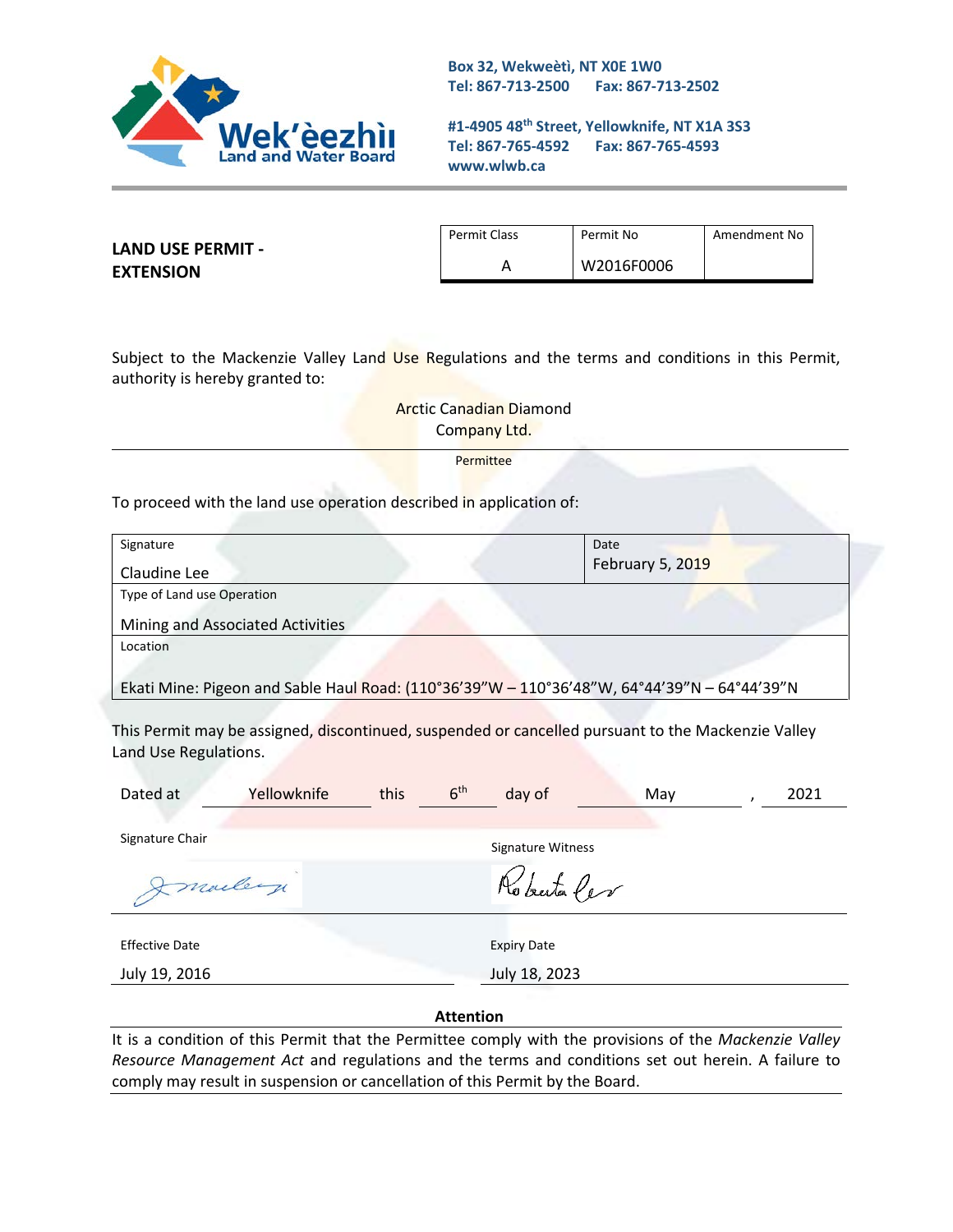

**Conditions Annexed to and Forming Part of Land Use Permit # W2016F0006**

### **Part A: Scope of Permit**

1. This Permit entitles Arctic Canadian Diamond Company Ltd. to conduct the following land-use operation:

> The construction, operation, and maintenance of a haul road to the Pigeon and Sable Pit developments, including the construction of water crossings, caribou crossings, and the development of a spur road to access and set up facilities at Falcon Lake for the purpose of road watering.

- 2. This Permit is issued subject to the conditions contained herein with respect to the use of land for the activities and area identified in Part A, item 1 of this Permit.
- 3. Compliance with the terms and conditions of this Permit does not absolve the Permittee from the responsibility for compliance with the requirements of all applicable federal, territorial, Tłıcho, and municipal legislation.

**Part B: Definitions** (defined terms are capitalized throughout the permit)

- **Act** the *Mackenzie Valley Resource Management Act*.
- **Board** the Wek'èezhìi Land and Water Board established under 57.1(1) of the *Mackenzie Valley Resource Management Act*.
- **Fuel Storage Container** a container for the storage of **petroleum** or **allied petroleum products** with a capacity of less than 230 litres.
- **Habitat** the area or type of site where a species or an individual of a species of wildlife naturally occurs or on which it depends, directly or indirectly, to carry out its life processes.
- **Inspector**  an Inspector designated by the Minister under the *Mackenzie Valley Resource Management Act*.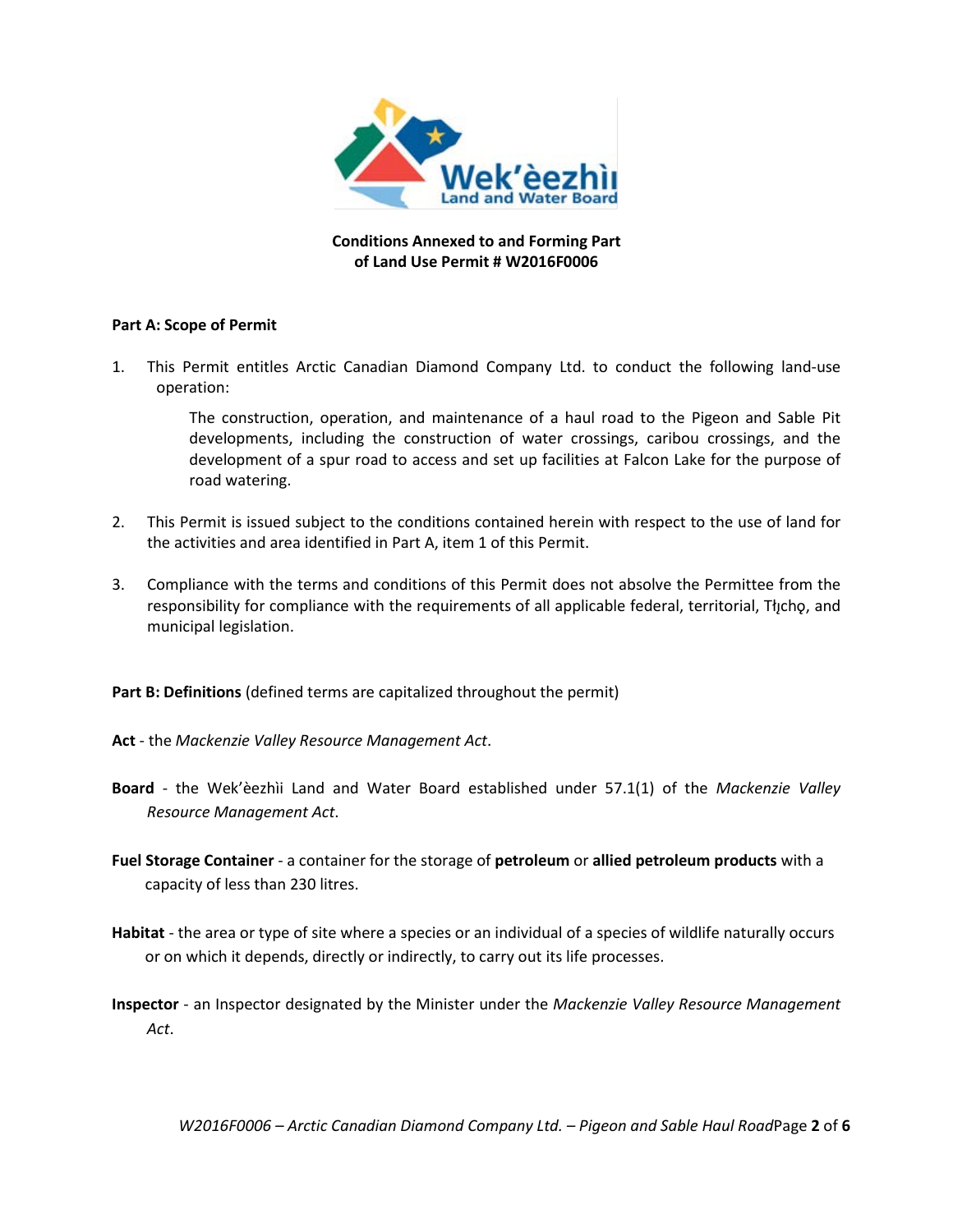**Minister** - the Minister of Indian Affairs and Northern Development Canada or the Minister of the Government of the Northwest Territories – Department of Lands, as the case may be.

- **Ordinary High Water Mark** the usual or average level to which a body of water rises at its highest point and remains for sufficient time so as to change the characteristics of the land. In flowing waters (rivers, streams) this refers to the "active channel/bank-full level" which is often the 1:2 year flood flow return level. In inland lakes, wetlands, or marine environments, it refers to those parts of the Watercourse bed and banks that are frequently flooded by water so as to leave a mark on the land and where the natural vegetation changes from predominately aquatic vegetation to terrestrial vegetation (excepting water tolerant species). For reservoirs, this refers to normal high operating levels (full supply level).
- **Secondary Containment** containment that prevents liquids that leak from Fuel Storage Tanks or containers from reaching outside the containment area and includes double-walled tanks, piping, liners, and impermeable barriers.
- **Spill Contingency Plan** a document, developed in accordance with Aboriginal Affairs and Northern Development Canada's *Guidelines for Spill Contingency Planning* (April 2007)*,* that describes the set of procedures to be implemented to minimize the effects of a spill.
- **Waste Management Plan (WMP)** a document, developed in accordance with the Board's *Guidelines for Developing a Waste Management Plan,* that describes the methods of waste management from waste generation to final disposal.

**Watercourse** - a natural body of flowing or standing water or an area occupied by water during part of the year, and includes streams, springs, swamps and gulches but does not include groundwater.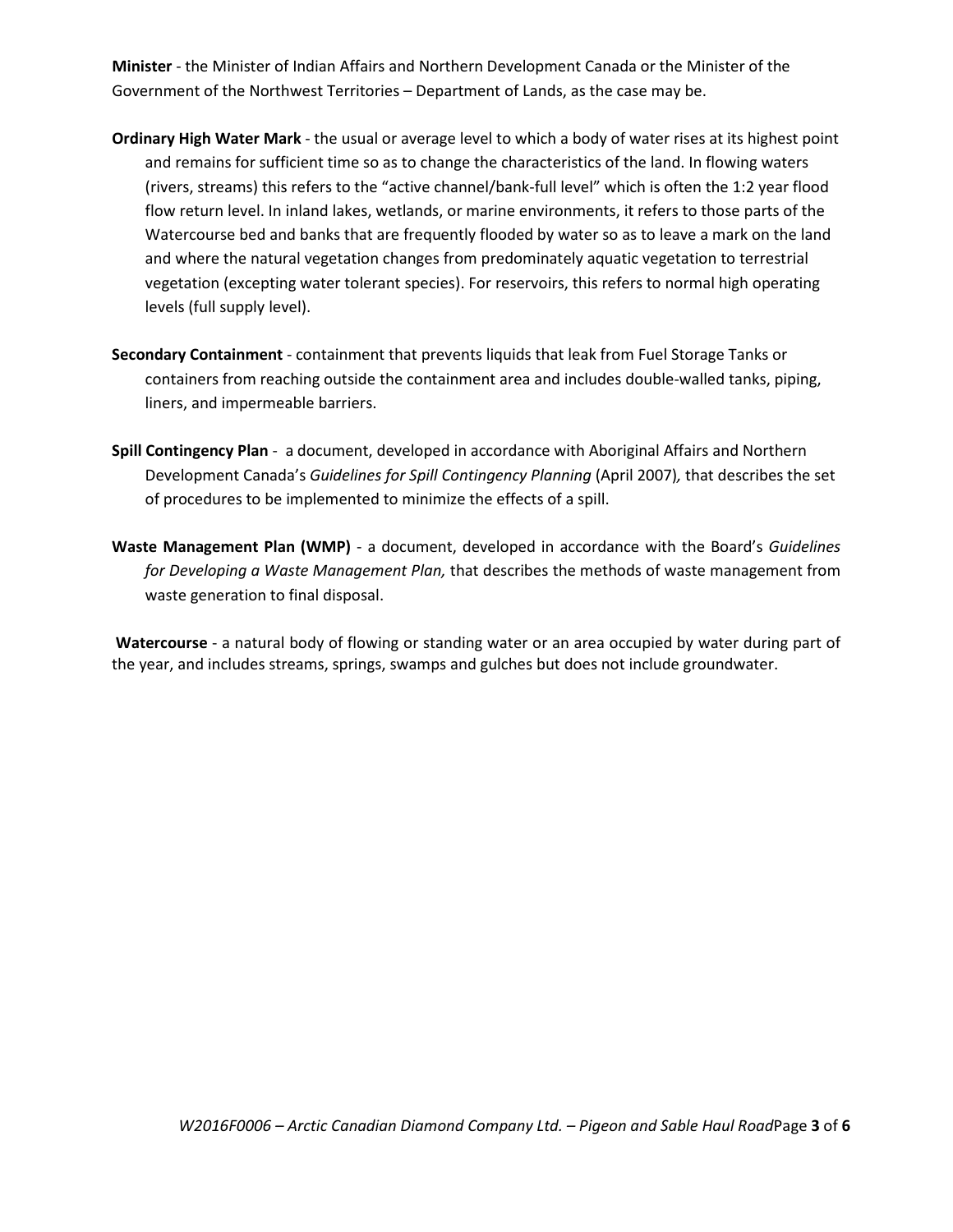**Part C: Conditions Applying to All Activities** (headings correspond to subsection 26(1) of the Mackenzie

Valley Land Use Regulations)

### **26(1)(***a***) Location and Area**

- 1. The Permittee shall use an existing campsite, as described in the accepted application. **Existing Camp**
- 2. The Permittee shall not construct parallel lines or roads, unless an existing line or road **Parallel Roads** cannot be used.
- 3. The Permittee shall locate all lines, trails, and right-of-ways to be constructed parallel **Parallel Watercourse** to any Watercourse a minimum of 30 metres from the Ordinary High Water Mark, except at crossings.
- 4. The Permittee shall not conduct this land-use operation on any lands not designated **Location of Activities** in the accepted application.

## **26(1)(***b***) Time**

- 5. At least 48 hours prior to the commencement of this land-use operation, the **Contact Inspector** Permittee's Field Supervisor shall contact an Inspector at (867) 767-9187 ext. 24188.
- 6. At least 48 hours prior to commencement of this land-use operation, the Permittee **Identify Agent** shall provide the following information, in writing, to the Board and an Inspector: (a) the name(s) of the person(s) in charge of the field operation; (b) alternates; and (c) all methods for contacting the above person(s).
- 7. At least ten days prior to the completion of the land-use operation, the Permittee **Reports Before**  shall advise an Inspector of: (a) the plan for removal or storage of equipment and **Removal** materials; and (b) when final cleanup and reclamation of the land used will be completed.

### **26(1)(***c***) Type and Size of Equipment**

8. The Permittee shall not use any equipment except of a similar type, size, and number **Only Approved**  to that listed in the accepted application. **Equipment**

### **26(1)(***d***) Methods and Techniques**

9. Prior to the movement of any vehicle that exerts pressure on the ground in excess of **Detours and**  35 kPa, the Permittee shall scout proposed lines and routes to select the best **Crossings** location for crossing streams and avoiding terrain obstacles.

### **26(1)(***e***) Type, Location, Capacity, and Operation of All Facilities**

10. The Permittee shall ensure that the land use area is kept clean at all times. **Clean Work Area**

## **26(1)(***f***) Control or Prevention of Ponding of Water, Flooding, Erosion, Slides, and Subsidence of Land**

- 11. The Permittee shall install and maintain culverts such that scouring does not occur. **Culvert Size**
- 12. The land-use operation shall not cause obstruction to any natural drainage. **Natural Drainage**
- 13. The Permittee shall minimize erosion by installing erosion control structures as the **Progressive Erosion**  land-use operation progresses. **Control**

*W2016F0006 – Arctic Canadian Diamond Company Ltd. – Pigeon and Sable Haul Road*Page **4** of **6**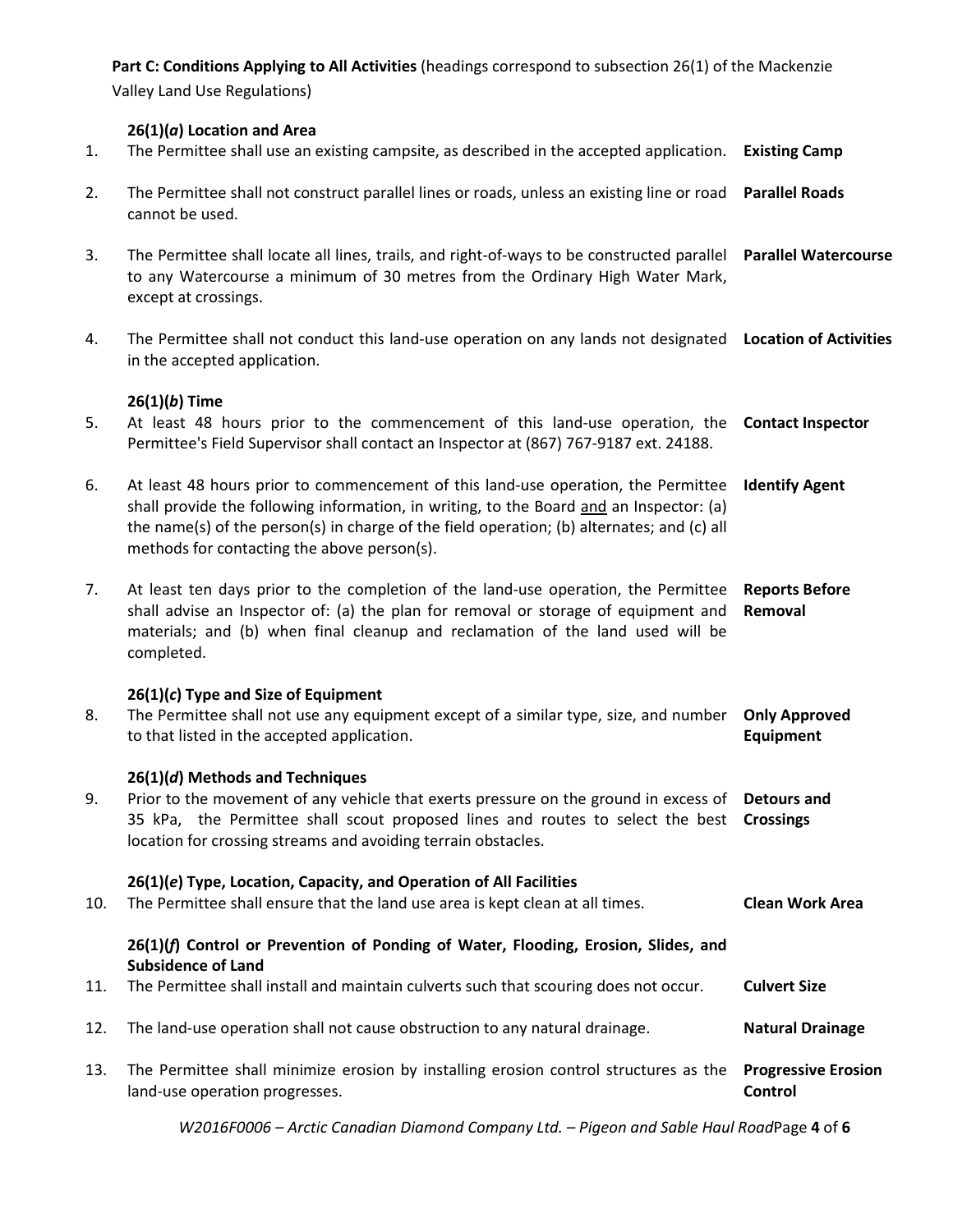| 14. | The Permittee shall not move any equipment or vehicles unless the ground surface is<br>in a state capable of fully supporting the equipment or vehicles without rutting or<br>gouging.                                                                                                                                                                                                               | <b>Vehicle Movement</b><br>Freeze-up                  |
|-----|------------------------------------------------------------------------------------------------------------------------------------------------------------------------------------------------------------------------------------------------------------------------------------------------------------------------------------------------------------------------------------------------------|-------------------------------------------------------|
| 15. | The Permittee shall minimize approach grades on all Watercourse crossings.                                                                                                                                                                                                                                                                                                                           | <b>Minimize Approach</b>                              |
|     | 26(1)(g) Use, Storage, Handling, and Ultimate Disposal of Any Chemical or Toxic<br><b>Material</b>                                                                                                                                                                                                                                                                                                   |                                                       |
| 16. | At least seven days prior to the use of any chemicals that were not identified in the<br>accepted application, the MSDS sheets must be provided to an Inspector and the<br>Board.                                                                                                                                                                                                                    | <b>Chemicals</b>                                      |
| 17. | The Permittee shall maintain a record of all spills. For all reportable spills, as defined<br>in the NT-NU Spill Report Form, the Permittee shall: (a) immediately report each spill<br>to the 24-hour Spill Report Line (867) 920-8130; (b) report each spill to an Inspector<br>within 24 hours; and (c) submit, to the Board and an Inspector, a detailed report on<br>each spill within 30 days. | <b>Report Spills</b>                                  |
|     | 26(1)(h) Wildlife and Fish Habitat                                                                                                                                                                                                                                                                                                                                                                   |                                                       |
| 18. | The Permittee shall take all reasonable measures to prevent damage to wildlife and <b>Habitat Damage</b><br>fish Habitat during this land-use operation.                                                                                                                                                                                                                                             |                                                       |
| 19. | Prior to construction of caribou crossings, the Permittee shall submit information of Caribou Crossings<br>locations and design of caribou crossings which incorporates input from Aboriginal<br>organizations to the Board. The Permittee shall ensure caribou crossings are<br>constructed in accordance with this information.                                                                    |                                                       |
| 20. | 26(1)(i) Storage, Handling, and Disposal of Refuse or Sewage<br>The Permittee shall adhere to the approved Waste Management Plan and shall Waste Management<br>annually review the plan and make any necessary revisions to reflect changes in<br>operations, technology, chemicals, or fuels, or as directed by the Board. Revisions to<br>the plan shall be submitted to the Board for approval.   |                                                       |
| 21. | 26(1)(j) Protection of Historical, Archaeological, and Burial Sites<br>The Permittee shall not operate any vehicle or equipment within 30 metres of a<br>known or suspected historical or archaeological site or burial ground.                                                                                                                                                                      | Archaeological<br><b>Buffer</b>                       |
| 22. | The Permittee shall not knowingly remove, disturb, or displace any archaeological<br>specimen or site.                                                                                                                                                                                                                                                                                               | <b>Site Disturbance</b>                               |
| 23. | The Permittee shall, where a suspected archaeological or historical site, or burial<br>ground is discovered: (a) immediately suspend operations on the site; and (b) notify<br>the Board at (867) 765-4592 or an Inspector at (867) 767-9187 ext. 24188, and the<br>Prince of Wales Northern Heritage Centre at (867) 767-9347 ext. 71250 or ext. 71251.                                             | <b>Site Discovery and</b><br><b>Notification</b>      |
|     | 26(1)(/) Security Deposit                                                                                                                                                                                                                                                                                                                                                                            |                                                       |
| 24. | All costs to remediate the area under this Permit are the responsibility of the<br>Permittee.                                                                                                                                                                                                                                                                                                        | <b>Responsibility for</b><br><b>Remediation Costs</b> |